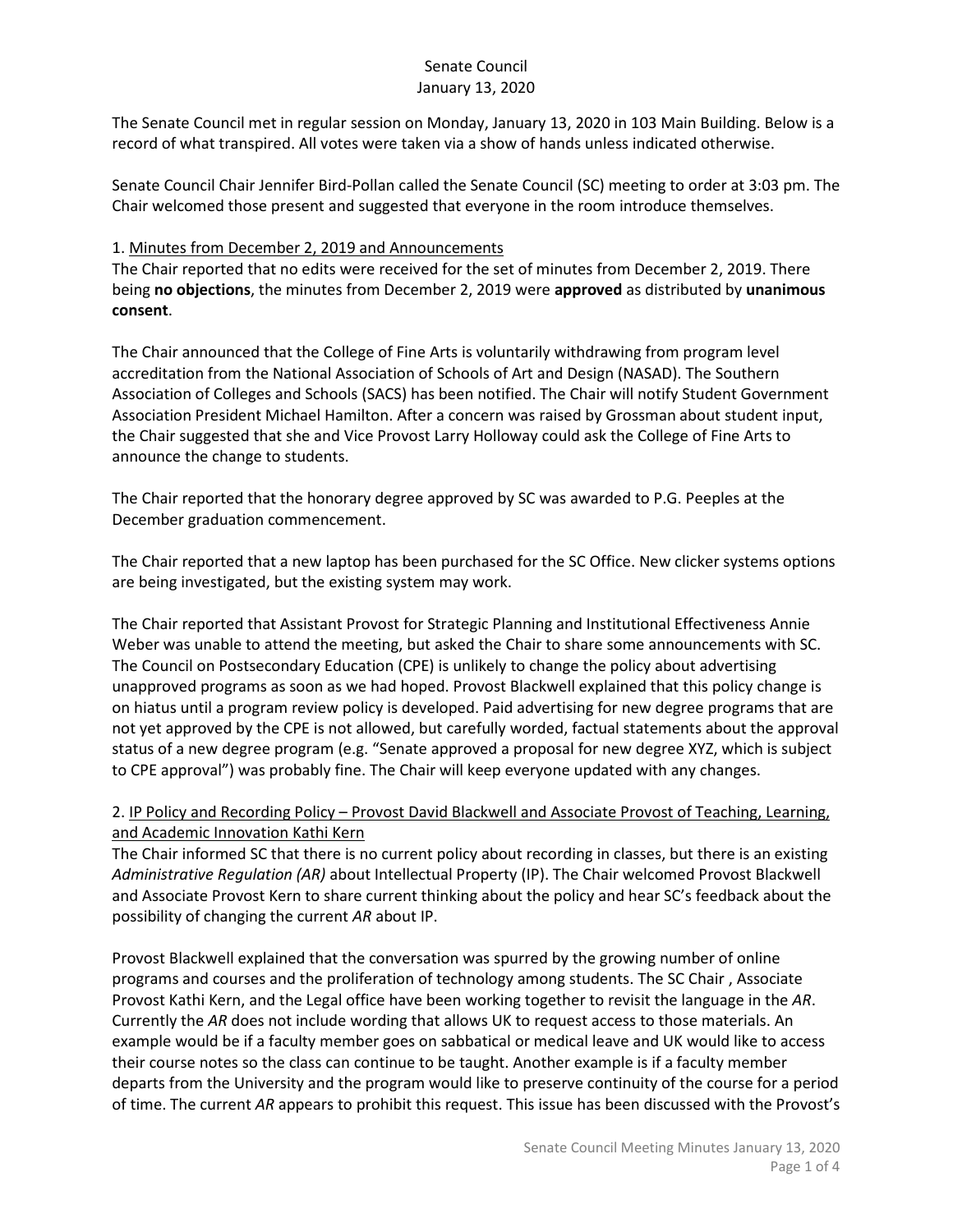Council and the Provost asked SC for their input. He then turned the conversation over to Kern and SC Chair.

Kern explained that the IP Policy has not been modified since 1992, prior to UK's online growth. Without diluting faculty's ownership of materials, they would like to develop a policy with more flexibility. After benchmarking other universities, they found a wide range of IP policies.

The SC Chair sent a draft of the IP Policy to the chair of Senate's Technology Committee, Mark Lauersdorf (AS) and the chair of Senate's Distance Learning and e-Learning Committee, Roger Brown (AG) for their input. Brown was unavailable for the meeting but sent his comments. The Chair reported that Brown believes the draft is an improvement over the current rule, and notes it is especially important that faculty are given notice in advance and the opportunity to decide if they will share their materials. Lauersdorf commented that the draft focuses on teaching materials and intellectual property, but there are other considerations that should be spelled out more clearly, like data that has been curated for classroom projects/discussions.

Grossman (AS) commented that the proposal is very humane and realistic. He liked that it protects the University without harming the interests of the faculty but recommended that the policy be clearer about adjuncts.

Provost Blackwell then addressed the second issue, the recording policy. Concern was raised about students' privacy being violated by other students recording personal class discussions and then sharing them online. Another concern is if faculty know they are subject to being recorded, it could squelch classroom discussions. There is also concern about students making money by posting lectures online. It was noted that there are circumstances when recording is appropriate, for example, for a student with a disability or an excused absence.

Kern informed SC that they have been benchmarking policies of other universities. She recommends that any policy change include language that recordings cannot be made available to anyone outside of class. The current *Administrative Regulations* (*AR)* allows faculty to determine the appropriate use of technology in their classroom.

There was discussion around the room about digital citizenship, healthcare code of ethics, and legal team recommendations. Discussions about IP and recording policy will continue taking place with different groups around the university. The Provost thanked SC for their input.

Provost Blackwell updated the Senate Council on the procedural status of a currently ongoing tenure dismissal case.

### 3. Committee Reports

### a. Senate's Academic Programs Committee (SAPC) – Aaron Cramer (EN), Chair

i. Proposed New Undergraduate Certificate in Digital Media Design for Educators

Cramer described the proposal. The Chair solicited questions of fact from SC and there were some. The Chair stated that the **motion** on the floor was a recommendation from the SAPC that the University Senate approve the establishment of a new Undergraduate Certificate: Digital Media Design for Educators, in the School of Art and Visual Studies within the College of Fine Arts. Because the motion came from committee, no **second** was needed. The Chair asked if there was debate on the proposal. There was none. A **vote** was taken and the motion **passed** with none opposed.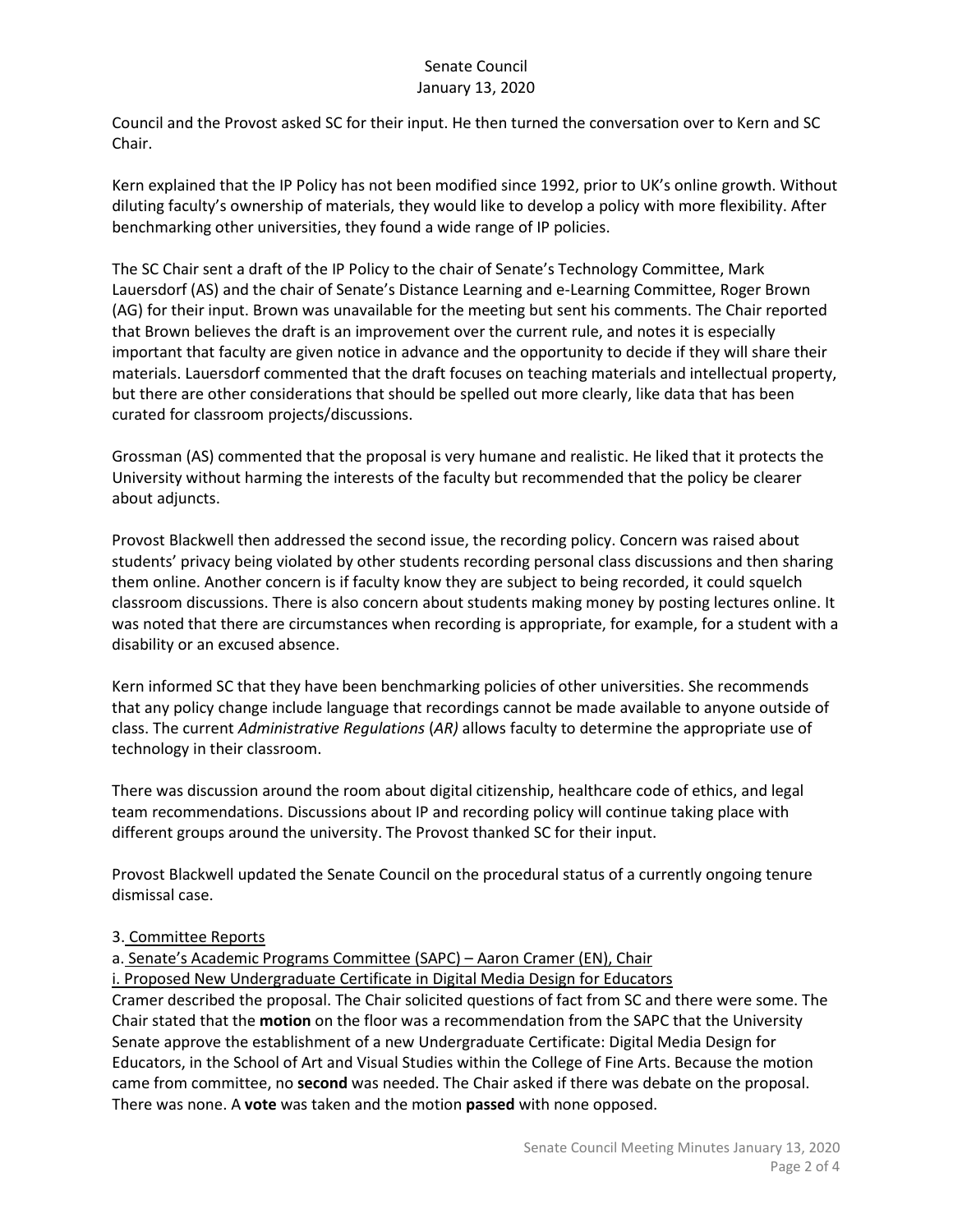## ii. Proposed New Graduate Certificate in Telehealth

Cramer described the proposal. The Chair solicited questions of fact from SC and there were some. The Chair stated that the **motion** on the floor was a recommendation from the SAPC that the University Senate approve the establishment of a new Graduate Certificate: Telehealth, in the Department of Communication Sciences and Disorders within the College of Health Sciences. Because the motion came from committee, no **second** was needed. The Chair asked if there was debate on the proposal. There was none. A **vote** was taken and the motion **passed** with none opposed.

### iii. Proposed New MS in Supply Chain Engineering

Cramer described the proposal. The Chair solicited questions of fact from SC and there were some. The Chair stated that the **motion** on the floor was a recommendation from the SAPC that the University Senate approve, for submission to the Board of Trustees, the establishment of a new MS degree: Supply Chain Engineering, in the Department of Mechanical Engineering within the College of Engineering. Because the motion came from committee, no **second** was needed. The Chair asked if there was debate on the proposal. There was none. A **vote** was taken and the motion **passed** with none opposed.

#### iv. Proposed New BS in Biomedical Engineering

Cramer described the proposal. The Chair solicited questions of fact from SC and there were some. The Chair stated that the **motion** on the floor was a recommendation from the SAPC that the University Senate approve, for submission to the Board of Trustees, the establishment of a new BS degree: Biomedical Engineering, in the F. Joseph Halcomb III, M.D. Department of Biomedical Engineering within the College of Engineering. Because the motion came from committee, no **second** was needed. The Chair asked if there was debate on the proposal. There was none. A **vote** was taken and the motion **passed** with none opposed.

# b. Senate's Research and Graduate Education Committee (SRGEC) – Susan Cantrell (ED), Chair i. Memo of Support for Recent Graduate Education Findings

Cantrell explained that the SRGEC met in the fall to review the recommendations of the Blue Ribbon panel and the report of the Implementation Team. SRGEC agreed with all recommendations and urged swift implementation. They are concerned about attracting an outstanding Dean candidate given funding issues surrounding the Graduate School and recommend doing a benchmarking study to see what an appropriate funding amount for the Graduate School would be. The SRGEC has crafted a memo to the Provost and would like for the SC to endorse it before sending it to him.

The Chair opened the floor for discussion. Grossman made a **motion** to endorse the memo from SRGEC and send it on to the Provost. Brion **seconded**. There was discussion about asking the University Senate to endorse the memo as well. Grossman **moved to amend the motion** that SC recommend to Senate that it endorse the memo and send it on to the Provost. Brion **seconded**. A **vote** was taken and the motion **passed** with none opposed.

#### c. Senate's Rules and Elections Committee (SREC) – DeShana Collett (HS), Chair i. Emeritus Voting Membership on SREC

Collett reported that the SREC requests the Senate Council to reconfirm that Davy Jones, who retired on January 1, 2020 and is now an Emeritus Professor, continues to be a voting member of the SREC. SC members discussed expanding the interpretation to clarify that emeritus faculty are eligible for voting membership on all Senate committees. Grossman made a **motion** to endorse the SREC's interpretation regarding membership of Davy Jones as emeritus voting member of the SREC. Brion **seconded**. After